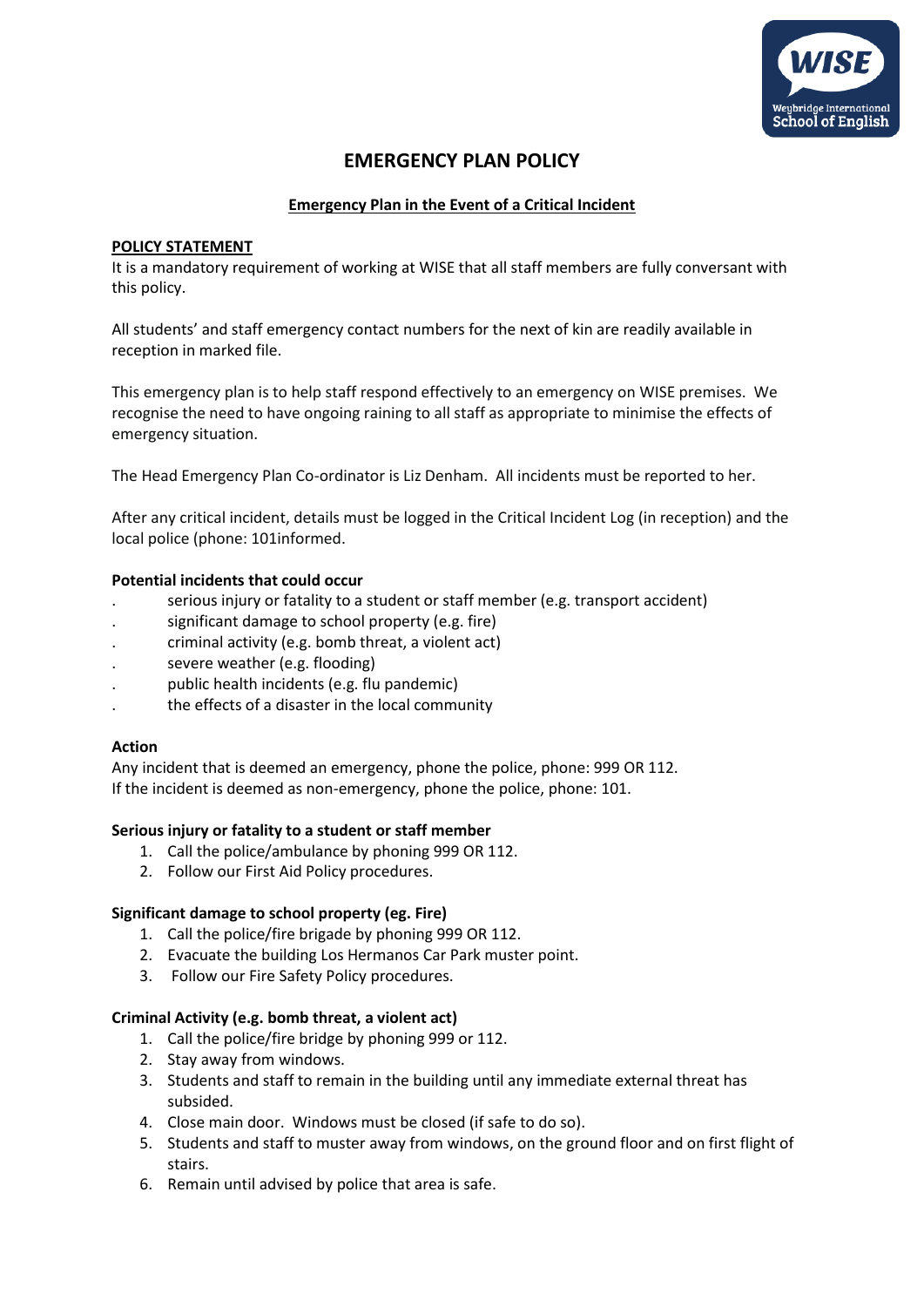# **Severe Weather (e.g. flooding)**

- 1. Close main door.
- 2. Students and staff to move to upper floors.
- 3. Call fire brigade by phoning 999 or 112 if danger to life.
- 4. Remain until safe to exit main building or fire brigade gives the all clear.

# **Public Health Incidents (pandemic flu)**

- 1. Students and staff advised to stay at home.
- 2. To avoid spread of infection, all wash basins to be disinfected regularly.
- 3. If a large number of students are absent with flu, it may be deemed necessary to inform the local hospital, St. Peter's Hospital, by phoning (01932) 87200 and Surrey County Council by phoning 600 9009 (open 9am – 5pm) or e-mailing https://www.surreycc.gov.uk/
- 4. The Managing Director, Liz Denham, will make the final decision if the school should be closed.

#### **SEE APPENDIX A FOR SUMMARY OF EMERGENCY PLAN**

Originator: Amanda Thorogood Written: Oct 2018, 2019 & 2020 Next reviewed: Oct 2021